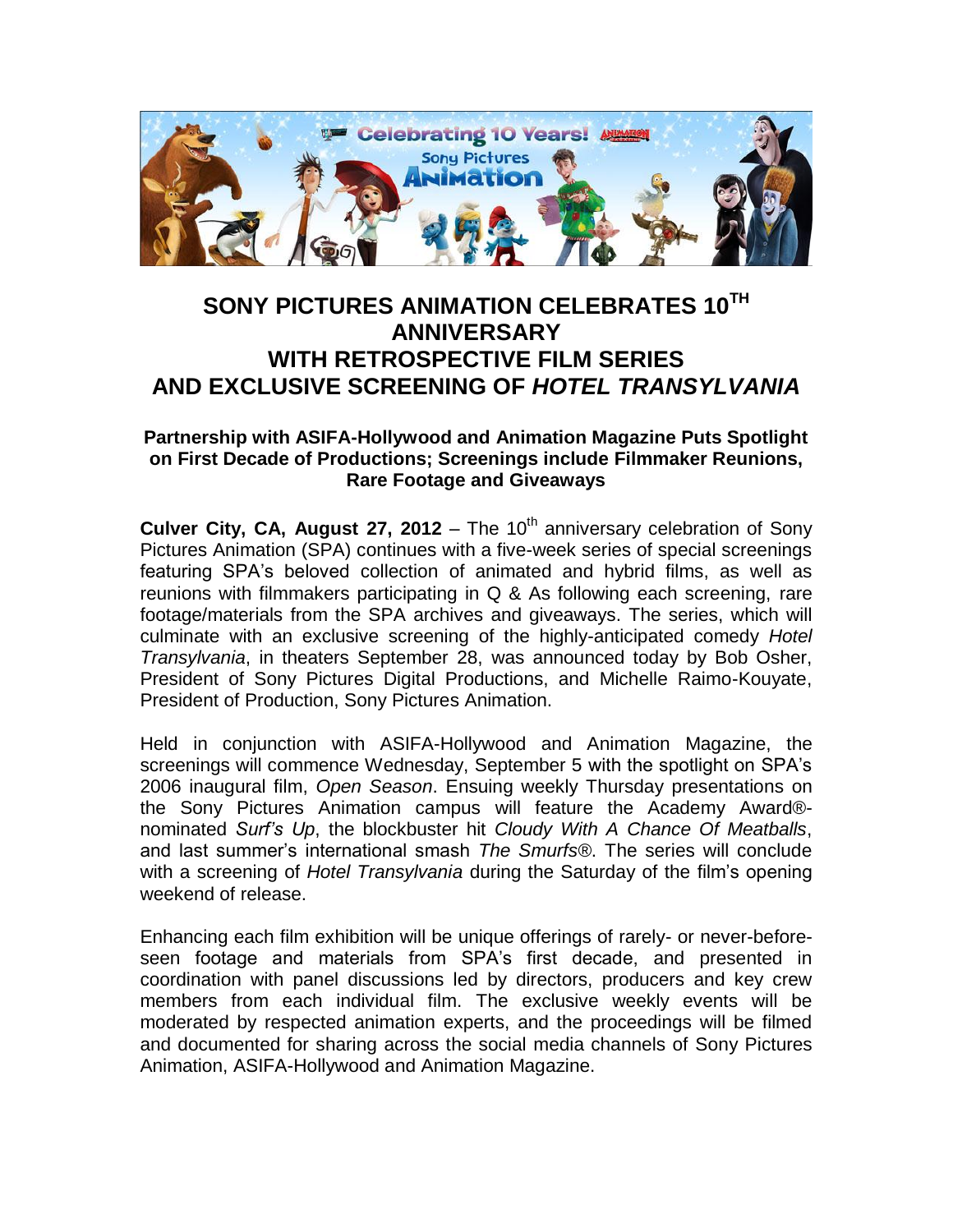"Milestones are an essential step for every institution to both celebrate and inspire, and I'm very proud of all that Sony Pictures Animation has accomplished in 10 short years," Osher said. "I think these screenings and panels will give wonderful perspective as an appreciation of how far we've come, what we've achieved, and where we can go next."

"This is an exciting time at Sony Pictures Animation with so much on the horizon, both near and far, but we stand here today because of the wonderful movies and filmmakers who came before us," said Raimo-Kouyate. "These screenings will properly honor our seminal slate of films, while also giving fans a glimpse toward our bright future."

"It is truly impressive to see the strides that Sony Pictures Animation has made in its first decade." said ASIFA-Hollywood President Frank Gladstone. "And it is an honor for ASIFA-Hollywood, working with Animation Magazine, to help commemorate that journey with this terrific retrospective film series." Adds Jean Thoren, President and Publisher of Animation Magazine: "Thoughout this past decade, we have been lucky to witness and chronicle the rise and artistic growth of Sony Pictures Animation in the pages of our magazine. Now we are honored to help celebrate the achievements of this innovative studio along with ASIFA-Hollywood and millions of fans worldwide leading to the opening of *Hotel Transylvania*."

The series' initial four screenings will be hosted in Sony Pictures Animation's revered Ray Harryhausen Theater, which will feature intimate exhibitions of SPA artwork in and around its facilities. Tickets for these one-time events will be primarily made available to members of ASIFA-Hollywood and through giveaways via Animation Magazine.

The current slate of films, and filmmaking panel participants (pending professional availability) for the Sony Pictures Animation Special Screening Series, goes as follows:

On September 5, SPA will present *Open Season*, the first film in the studios' decade-long history. Amongst the rarities of the evening will be a presentation of the Oscar®-winning short, *The Chubbchubbs*, along with a panel discussion amongst Michelle Murdocca (producer), Steve Moore (executive producer) and William Haller (character animator).

The Academy Award®-nominated feature film *Surf's Up* will screen on September 13, followed by a panel discussion by Oscar® nominees Ash Brannon (director) and Chris Buck (director), Chris Jenkins (producer) and Rob Bredow (VFX supervisor)..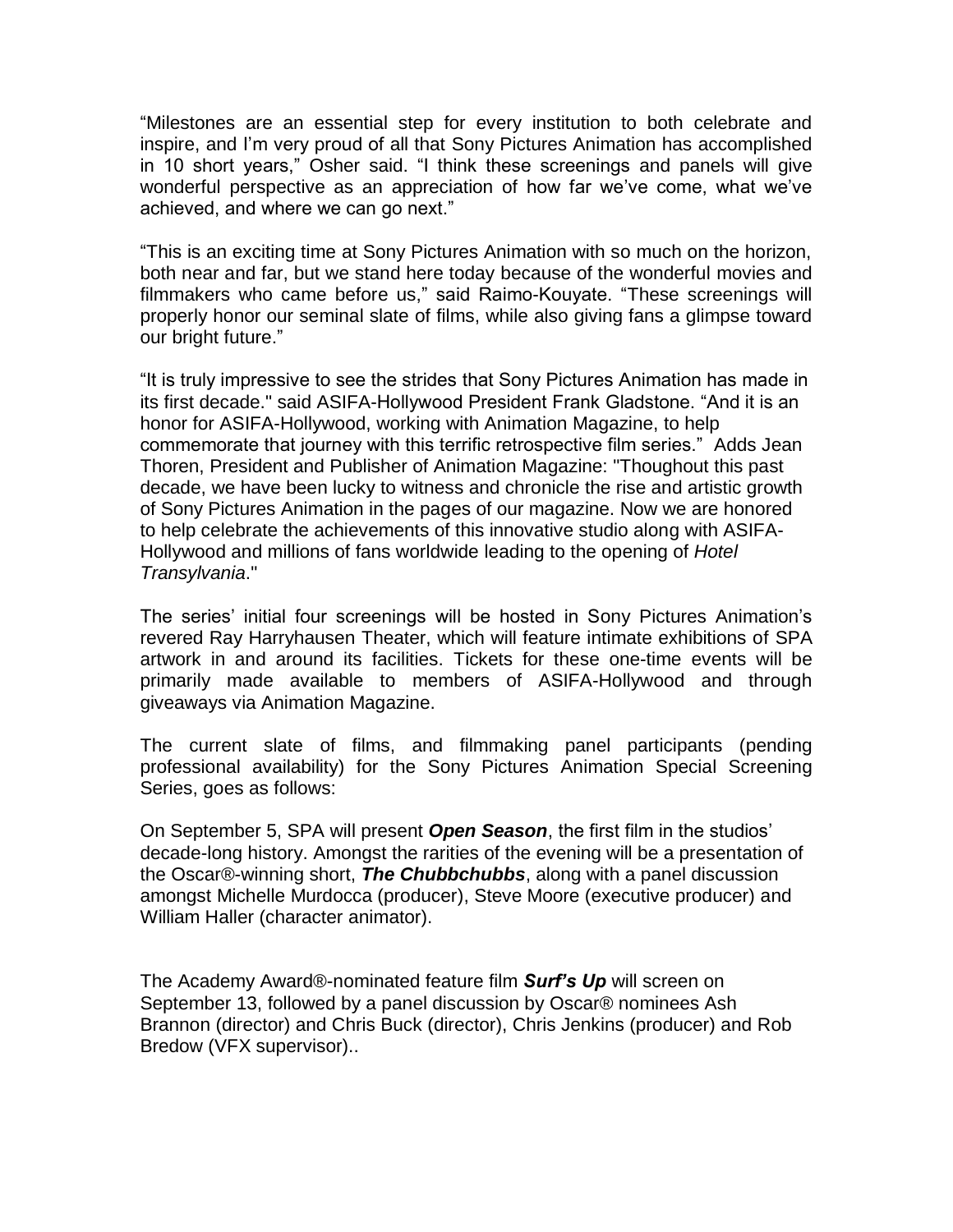Breakout directors Christopher Miller and Phil Lord (*21 Jump Street*) return to their animation roots to present *Cloudy With A Chance Of Meatballs* on September 20. The directors will be joined by producer Pam Marsden and VFX Supervisor Rob Bredow for a panel discussion of the film.

SPA's international animation hybrid sensation, *The Smurfs*, will screen on September 27. A panel discussion will feature filmmakers and key artists.

The Screening Series will close its summer run with a Saturday, September 29 offering of *Hotel Transylvania* – during its opening weekend in theaters – at a public venue in order to accommodate ASIFA family members. Two-time Emmy Award winner Director Genndy Tartakosky and Producer Michelle Murdocca will lead the festivities.

Sony Pictures Animation celebrates its  $10<sup>th</sup>$  anniversary in 2012 with a robust slate of upcoming films. Following *Hotel Transylvania* on September 28, 2012, SPA will welcome the July 2013 release of *The Smurfs 2*, the follow-up to the 2012 global sensation. *Cloudy 2: Revenge Of The Leftovers*, a sequel to Sony Pictures Animation's popular animated blockbuster, will reach theatres worldwide in February 2014. Also now in development are the aforementioned *Popeye*, based on the King Features comic strip "Popeye," being directed by Tartakovsky with the screenplay by Jay Scherick and David Ronn (*The Smurfs*). Avi Arad (*The Amazing Spider-Man™*) and Ari Arad (*Iron Man*) executive producing; *Kazorn and the Unicorn*, with Kelly Asbury (*Shrek 2, Gnomeo & Juliet*) at the helm and co-directed by Troy Quane. Lloyd Taylor is writing the screenplay. Sam Raimi and Joshua Donen are executive producing; and the hybrid live-action/CG feature *Secret Histories*, written by John Francis Daley and Jonathan Goldstein and produced by Ellen Goldsmith-Vein and Eric Robinson of the Gotham Group with Greg Little.

In Sony Pictures Animation's first feature film, the animated action adventure comedy *Open Season*, the odd are about to get even. Boog (Martin Lawrence), a domesticated grizzly bear with no survival skills, has his perfect world turned upside down when he meets Elliot (Ashton Kutcher), a scrawny, fast-talking mule deer. When Elliot convinces Boog to leave his cushy home in a park ranger's garage to try a taste of the great outdoors, things quickly spiral out of control. Relocated to the forest with open season only three days away, Boog and Elliot must acclimate in a hurry. They must join forces to unite the woodland creatures and take the forest back! The film is directed by Roger Allers and Jill Culton. The screenplay is by Steve Bencich & Ron J. Friedman and Nat Mauldin. The screen story is by Jill Culton and Anthony Stacchi from an original story by Steve Moore and John Carls. The film is produced by Michelle Murdocca.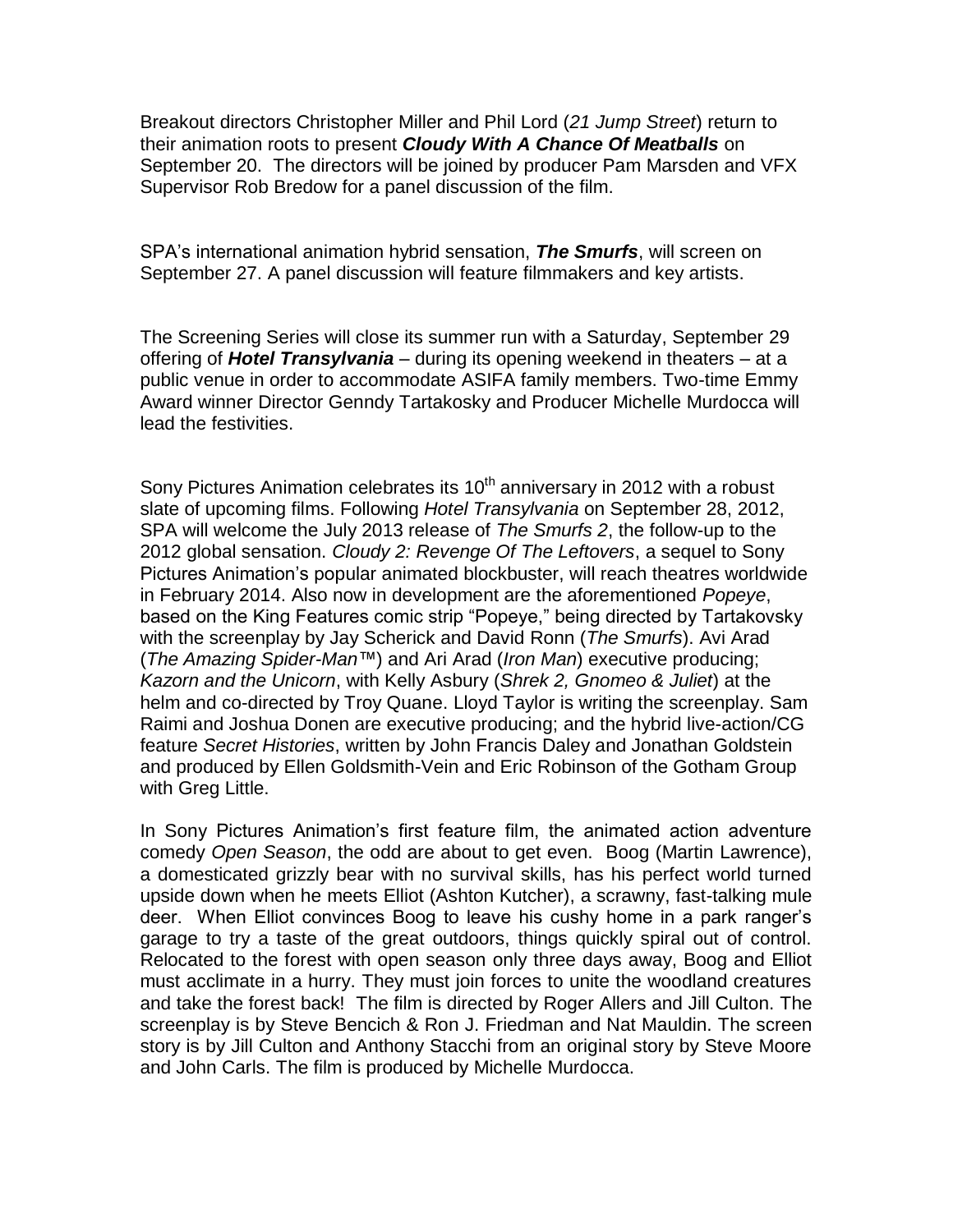*Surf's Up* is an animated action-comedy that delves behind the scenes of the high-octane world of competitive surfing. The film profiles teenage Rockhopper penguin Cody Maverick (Shia LaBeouf), an up-and-coming surfer, as he enters his first pro competition. Followed by a camera crew to document his experiences, Cody leaves his family and home in Shiverpool, Antarctica to travel to Pen Gu Island for the Big Z Memorial Surf Off. Along the way, Cody meets Sheboygan surfer Chicken Joe (Jon Heder), famous surf promoter Reggie Belafonte (James Woods), surf talent scout Mikey Abromowitz (Mario Cantone), and spirited lifeguard Lani Aliikai (Zooey Deschanel), all of whom recognize Cody's passion for surfing, even if it's a bit misguided at times. Cody believes that winning will bring him the admiration and respect he desires, but when he unexpectedly comes face-to-face with a washed-up old surfer (Jeff Bridges), Cody begins to find his own way, and discovers that a true winner isn't always the one who comes in first. Directed by Ash Brannon and Chris Buck. Screenplay by Don Rhymer and Ash Brannon & Chris Buck & Christopher Jenkins. With a story by Christopher Jenkins and Christian Darren. Produced by Christopher Jenkins.

Flint Lockwood is an eccentric young scientist whose awkward demeanor and half-baked inventions – ratbirds, spray-on shoes, and talking monkeys – have made him an outsider in his hometown of Swallow Falls. All that is about to change with his latest contraption: the Flint Lockwood Diatonic Super Nano Dynamic Food Replicator (or FLDSNDFR for short), a miraculous machine designed to make sure nobody ever goes hungry again. But when his creation leaves the whole world in a pickle, the forecast goes from sunny to *Cloudy with a Chance of Meatballs*. Based on the best-selling book by Judi and Ron Barrett, *Cloudy with a Chance of Meatballs* is written for the screen and directed by Phil Lord and Christopher Miller (co-executive producers, "How I Met Your Mother"); produced by Pam Marsden ("Dinosaur"). The CG animation will be created by Sony Pictures Imageworks.

The Smurfs arrive on the big screen in Columbia Pictures and Sony Pictures Animation's hybrid live-action and animated family comedy, *The Smurfs*. When the evil wizard Gargamel chases the Smurfs out of their village, through a magical portal, and into our world, they land in the middle of New York's Central Park. Just three apples high and stuck in the Big Apple, the Smurfs must find a way to get back to their village before Gargamel tracks them down. Directed by Raja Gosnell. Produced by Jordan Kerner. Screenplay by J. David Stem & David N. Weiss and Jay Scherick & David Ronn. Story by J. David Stem & David N. Weiss. Based on the characters and works of Peyo.

Welcome to the *Hotel Transylvania*, Dracula's lavish five-stake resort, where monsters and their families can live it up, free to be the monsters they are without humans to bother them. On one special weekend, Dracula has invited some of the world's most famous monsters — Frankenstein and his wife, the Mummy, the Invisible Man, a family of werewolves, and more — to celebrate his daughter